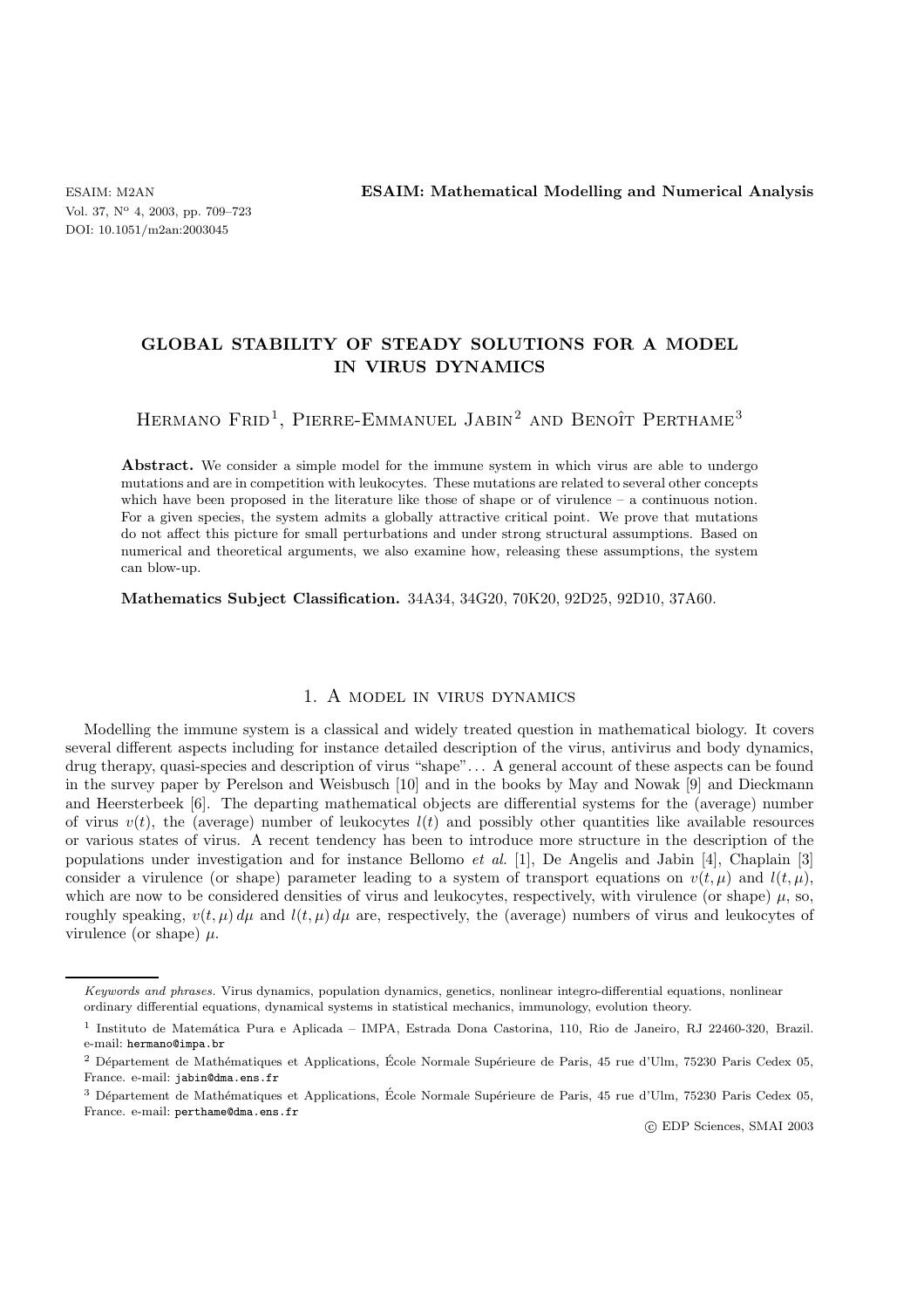The goal of this paper is to analyze the mathematical properties of a simple model, maybe the simplest one, which keeps the following features.

(i) When a single kind of virus is present, the immune response leads to a steady state where both virus and leukocytes are present and their interaction is at equilibrium. This corresponds to the recent tendency of immunology to postulate that the normal life follows from an equilibrium between various such interacting entities.

(ii) Mutations are present. To do that, we introduce a parameter  $\mu$  which allows to represent various kinds of virus and leukocytes, and the mutation from one kind to another. The notion of physical shape has been used in order to describe these different kinds of virus, more genetic basis for explaining them are also advocated now. For our purpose this disctinction is not fundamental and we will think of  $\mu$  as a real parameter which influences the dynamics. The possibility of an evolution of virus is the only issue on which we focus. Also, we prefer to choose  $\mu$  continuous in order to take into account the extremely large number of possible shapes and also the possible discontinuity of effects when a small variation of  $\mu$  occurs.

(iii) In the absence of virus, the leukocytes of all "shapes" are present, therefore they can adapt to the appearance of a new virus and do not need mutations to do so.

We insist that at this stage, this model is not supposed to be predictive, the above references contain many essential additional phenomena which are not present here. But it is intended to capture the previous features and see the effect of mutations on the global stability of the system, or by opposition, to the possible blow up. On the other hand it is not far from the behavior of experimental virus load curves that one can find in the literature. For instance numerical simulations show a pick after infection and afterwards, either a steady state is reached, or the total load increases slowly until a fast blow up occurs.

We denote by  $\sigma = \sigma(\mu) > 0$  the reproduction rate of viruses, by  $\eta = \eta(\mu) > 0$  a background nutriment for leukocytes. The parameters  $\alpha = \alpha(\mu) > 0$ , resp.  $\beta = \beta(\mu) > 0$ , denote the efficiency of leukocytes, resp. virus, against the opposite species. From a biological point of view it is natural to consider the case where these functions are not very smooth: small shape variation can induce large variations on these parameters.

We first consider the following system of ordinary differential equations modelling the virus and leukocyte populations dynamics without mutation:

$$
\frac{\mathrm{d}v}{\mathrm{d}t} = \left(\sigma - \frac{\alpha l}{1+v}\right)v,\tag{1.1}
$$

$$
\frac{dl}{dt} = \left(\Sigma \left(\frac{\eta + v}{l}\right) - \beta\right)l.\tag{1.2}
$$

We will prove that, as postulated in (i), it has indeed a single positive global attractor. It is a standard preypredator system with the specificity that, according to our assumption (iii), without virus leukocytes are present with a positive (*a priori* small) density, while virus without leukocytes, develop with a exponential law. This is due to our simplifying assumption of infinite resource. This system always reaches a steady state  $v_*$ ,  $l_*$ , whatever is the initial state  $v(0) > 0$ ,  $l(0) > 0$  and under assumptions that are presented below (see the typical leukocites load in Figure 1. Here  $\Sigma > 0$  represents a nonlinear reproduction rate of leukocytes that are feeded by the virus and by the background of resources.

The corresponding integro-differential system modelling the situation when mutations occur is written

$$
\frac{dv}{dt} = (1 - \theta)\sigma v + \theta K[\sigma v] - \frac{\alpha l v}{1 + v},\tag{1.3}
$$

$$
\frac{dl}{dt} = \left(\Sigma \left(\frac{\eta + v}{l}\right) - \beta\right)l,\tag{1.4}
$$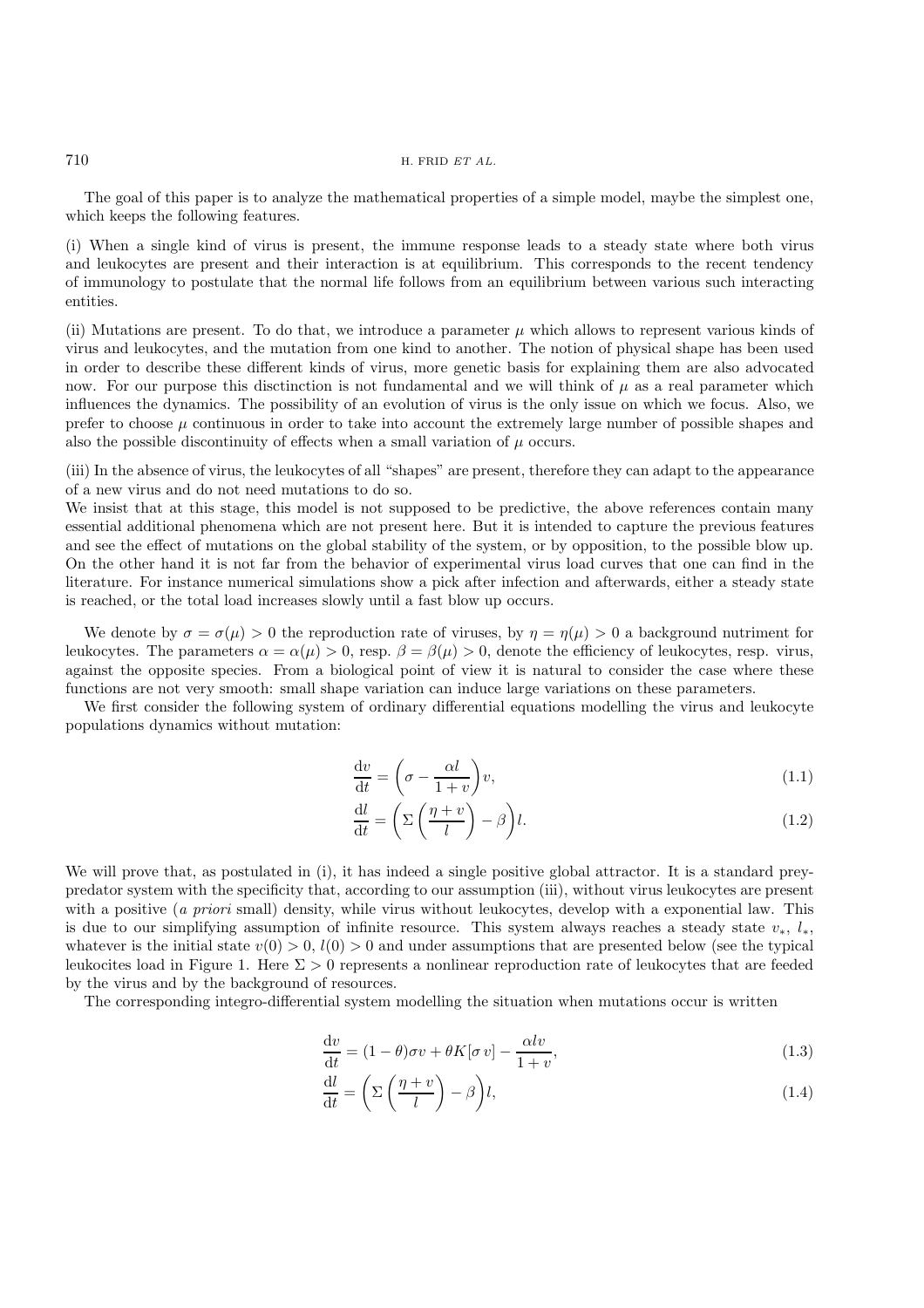

FIGURE 1. Typical leukocytes load as a function of time for equations  $((1.1)-(1.2))$  *i.e.* for a single value of  $\mu$ .

where  $0 < \theta < 1$  is a real parameter,  $K[w]$  is defined by

$$
K[w](\mu) = \int K(\mu, \mu') w(\mu') d\mu',
$$

where  $K$  is a nonnegative function, and we assume that

$$
\int K(\mu, \mu') d\mu = 1 \quad \forall \mu' \in \mathbb{R}, \quad \int K(\mu, \mu') d\mu' = 1 \quad \forall \mu \in \mathbb{R}.
$$
 (1.5)

As for the function  $\Sigma(s)$ , it satisfies, for  $s \in [0,\infty)$ 

$$
\Sigma(0) = 0, \ \Sigma'(s) > 0, \ \Sigma''(s) \le 0, \quad \text{and } \beta < \Sigma_{\infty} := \lim_{s \to \infty} \Sigma(s) < \infty. \tag{1.6}
$$

Furthermore, we assume

$$
\lim_{s \to \infty} s \Sigma'(s) = 0. \tag{1.7}
$$

Our purpose here is to analyze several properties of this system with mutations. We show that it still has a single steady state, this is performed in Section 2, and that it is stable under small perturbations (Sect. 4). Releasing some assumptions we show that the system can however blow up; bounded steady states do not exist and the dynamical blow-up is asserted by numerical simulations in Section 5.

We begin by analyzing the steady states of  $((1.1)–(1.2))$ . This requires some assumptions, on the coefficients  $\sigma(\mu)$ ,  $\eta(\mu)$ ,  $\alpha(\mu)$  and  $\beta(\mu)$ , that we explain now. As can be easily checked, there are exactly three such states, namely,

$$
P_1 = (0,0), \quad P_2(\mu) = \left(0, \frac{\eta}{\Sigma^{-1}(\beta)}\right), \quad P_3(\mu) = \left(\frac{\kappa - \eta}{1 - \kappa}, \frac{\sigma}{\alpha} \frac{1 - \eta}{1 - \kappa}\right), \quad \kappa(\mu) = \frac{\sigma}{\alpha} \Sigma^{-1}(\beta), \tag{1.8}
$$

and we denote by  $\bar{l}(\mu) = \frac{\eta}{\Sigma^{-1}(\beta)}$ . In order to ensure that  $P_3$  lies in the interior of the first quadrant

$$
Q_{+} = \{(v, l) : v > 0, l > 0\},\
$$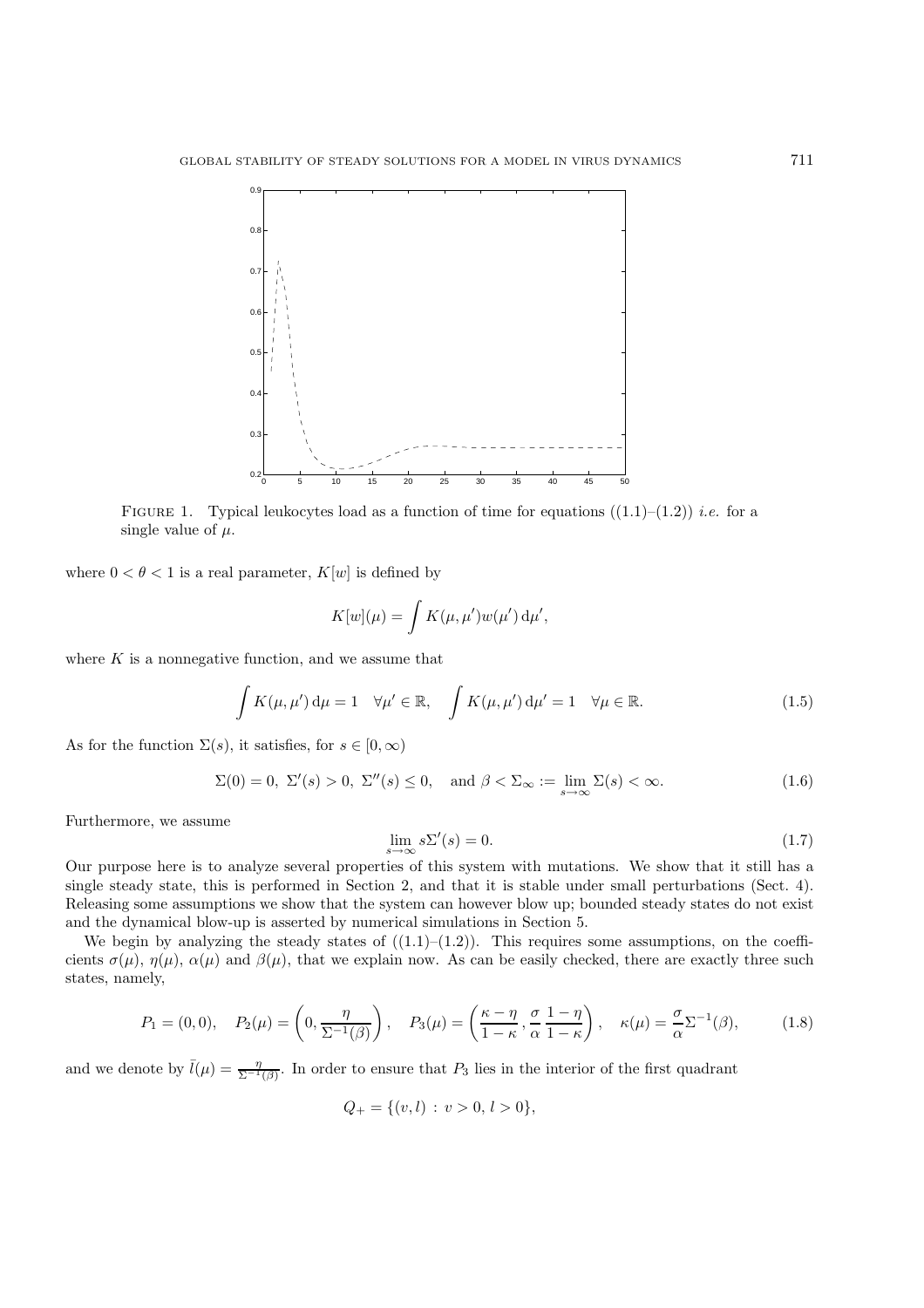we impose the condition

$$
\inf_{\mu \in \mathbb{R}} \left( \kappa(\mu) - \eta(\mu) \right) > 0, \qquad \sup_{\mu \in \mathbb{R}} \kappa(\mu) < 1,
$$
\n(1.9)

and we discard the other alternative,  $1 < \kappa(\mu) < \eta$ , for stability reasons that we explain now.

We denote

$$
f(v,l) = \left(\sigma v - \frac{\alpha l v}{1+v}, \left(\Sigma \left(\frac{\eta + v}{l}\right) - \beta\right)l\right).
$$

The Jacobian matrix of  $f$  is then given by

$$
Df(v,l) = \begin{bmatrix} \sigma - \left(\frac{\alpha l}{1+v} - \frac{\alpha l v}{(1+v)^2}\right) & \frac{-\alpha v}{1+v} \\ \Sigma' \left(\frac{\eta + v}{l}\right) & \Sigma \left(\frac{\eta + v}{l}\right) - \beta - \Sigma' \left(\frac{\eta + v}{l}\right) \frac{\eta + v}{l} \end{bmatrix}.
$$
 (1.10)

We then have

$$
Df(P_1) = \begin{bmatrix} \sigma & 0 \\ 0 & \Sigma_{\infty} - \beta \end{bmatrix},
$$
  

$$
Df(P_2) = \begin{bmatrix} \sigma - \alpha \overline{l} & 0 \\ \Sigma^{-1}(\beta) & -\Sigma^{-1}(\beta) \end{bmatrix},
$$

so that (1.6) and (1.9) imply that  $P_1$  is a hyperbolic repeller and  $P_2$  is a saddle point with stable manifold coinciding with the axis  $v = 0$ . The study of the character of the singularity  $P_3$ , as well as the knowledge of global structure of the phase portrait, depends on more detailed informations about the system  $((1.1)–(1.2))$ and so we postpone this study to Section 3 where we show that, for a prototypical function  $\Sigma$ , system (1.1) has  $P_3$  as a global attractor for the whole region  $Q_+$ .

We now make a brief discussion concerning the system studied here and relations to other models. Firstly, writing a continuous integral kernel to take into account for the mutations can be related to general formalisms used in mathematical biology, see Bürger  $[2]$  (Ch. 4.1), Waxman  $[14]$ . Secondly, full understanding of the effect of mutations is far from understood and one can consult [11] for relations between various mutation models and experiments *in vitro*. For example the intergal mutation operator can also be related to the "virulence" equations developed in the context of tumor and immune system interactions by several authors see [1,3,4]. We would like to give a fast formal derivation of virulence from mutations based on different assumptions on the effect of mutations. For the sake of simplicity, we restrict our attention to the case of a single species (virus) and therefore we do not consider the loose part due to leukocytes in the equation for the virus. We also scale the mutation kernel in such a way that it represents very fast mutations with little effects, and an asymetric shape which creates a systematic shift in "virulence". This is the main modelling difference with the equation (1.3) studied in this paper where the time scale of dynamics is not distinguished from the scale of mutations. Hence we introduce a small parameter  $\epsilon$  and the scaled kernel  $K_{\epsilon}$  is assumed to satisfy

$$
K_{\epsilon}(\mu, \mu') = \frac{1}{\epsilon^2} K\left(\mu, \frac{\mu - \mu'}{\epsilon}\right), \qquad K(\mu, z) \ge 0,
$$

and thus we may define the function  $A(\cdot)$  as

$$
\int K(\mu, z) z \, dz = A(\mu) > 0.
$$

In other words, mutations are very numerous but with very small effects. As we said earlier, this scaling is incompatible with the assumption (1.5) thus showing clearly the difference between the two models, we also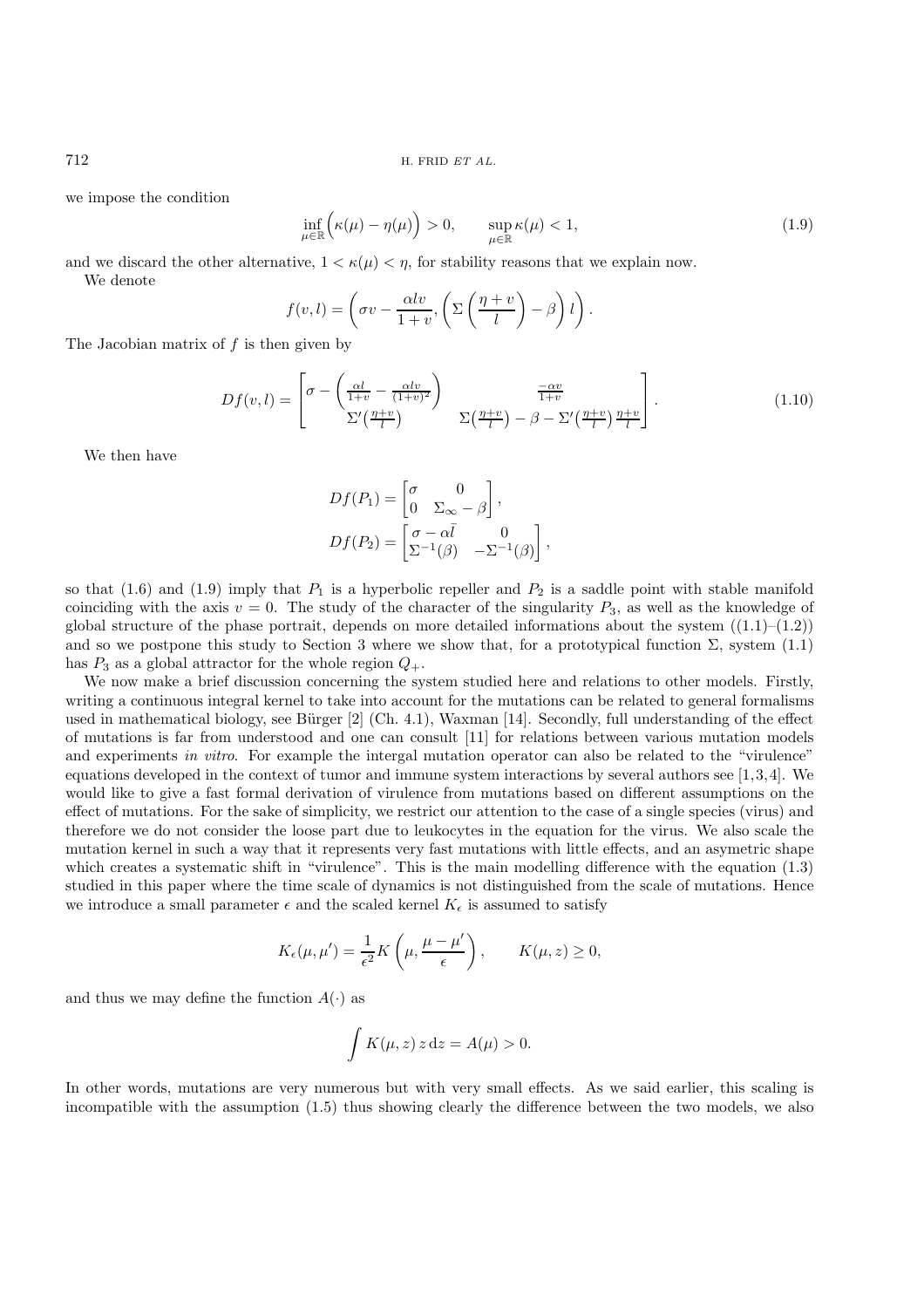refer to [7] for another scalling and different point of view on this subject of mutation and selection. From the above assumption we deduce

$$
K_{\epsilon}(\mu, \mu')(\mu' - \mu) \to -A(\mu)\delta(\mu - \mu'), \quad A(\mu) > 0.
$$

For simplicity, let us here take  $\sigma$  as independent of  $\mu$ . Introducing a strong death rate to compensate the strong birth rate, the dynamics is given by

$$
\frac{\mathrm{d}v}{\mathrm{d}t} = \sigma_1 v + \int K_{\epsilon}(\mu, \mu') \Big( v(\mu') - v(\mu) \Big) \mathrm{d}\mu'.
$$

Since  $K_{\epsilon}$  concentrates on small mutations ( $\mu$  close to  $\mu'$ ) we may write the approximations

$$
\frac{dv}{dt} \approx \sigma_1 v + \int K_{\epsilon}(\mu, \mu') (\mu' - \mu) \frac{\partial v(\mu)}{\partial \mu} d\mu'
$$
  

$$
\approx \sigma_1 v - A(\mu) \frac{\partial v(\mu)}{\partial \mu}.
$$
 (1.11)

Such a model is a simplified variant of those derived and studied in [1,3,4] where  $\mu$  is interpreted as a virulence parameter. We refer to these papers and the references therein for more complete models and biological interpretations. Notice also that this kind of asymptotics can be rigorously proved, indeed it is classical in kinetic theory (grazing collisions), *cf.* Degond and Lucquin [5], Villani [13]. See also comments in this direction in Bürger [2] and the possibility to derive a diffusion limit.

#### 2. Stationary solutions for the model with mutation

In this section we prove that there is a unique steady solution of  $((1.3)-(1.4))$  with values in  $Q_+$ , and present a constructive algorithm to approach it. Our result is the following

**Theorem 2.1.** *Assuming*  $((1.5)-(1.7))$  *hold, for*  $\theta \in (0,1)$ *, there exists a steady solution to*  $((1.3)-(1.4))$ *,*  $(v_{st}(\mu), l_{st}(\mu)) \in L^{\infty}(\mathbb{R})^2$ , with values in  $Q_+$ . Moreover, setting  $w_{st}(\mu) = \sigma(\mu)v_{st}(\mu)$ , this steady solution *satisfies*

$$
0 < \min_{\mu \in \mathbb{R}} \frac{\sigma(\kappa - \eta)}{1 - \kappa} \le w_{st}(\mu) \le \max_{\mu \in \mathbb{R}} \frac{\sigma(\kappa - \eta)}{1 - \kappa}, \qquad \forall \mu \in \mathbb{R}.
$$

*For*  $\theta$  *sufficiently small this solution is unique, provided that*  $\kappa(\mu)$ ,  $\sigma(\mu)$  *and*  $\eta(\mu)$  *are continuous bounded functions which assume their extreme values.*

*Proof.* As a preparation, for each fixed  $\mu \in \mathbb{R}$ , we introduce the function

$$
\psi_{\mu}(w) = \frac{w}{\kappa(\mu)} \frac{\sigma \eta + w}{\sigma + w}.
$$

It plays a natural role in the dynamics  $((1.1)-(1.2))$  because the point  $P_3 = (v_*, l_*)$  defines the unique point  $w_*(\mu) = \sigma(\mu)v_*(\mu) > 0$  satisfying

$$
\psi_{\mu}(w_{*}(\mu)) = w_{*}(\mu). \tag{2.1}
$$

A simple calculation leads to

$$
\psi_{\mu}'(w) = \frac{1}{\kappa(\mu)} \, \frac{w^2 + 2 \sigma w + \sigma^2 \eta}{(\sigma + w)^2} > 0, \quad \psi_{\mu}''(w) = \frac{2 \sigma^2}{\kappa(\mu)} \, \frac{1 - \eta}{(\sigma + w)^3} > 0.
$$

Further,

$$
\psi'_{\mu}(0) = \frac{\eta}{\kappa} < 1, \quad \psi'_{\mu}(\infty) = \frac{1}{\kappa} > 1. \tag{2.2}
$$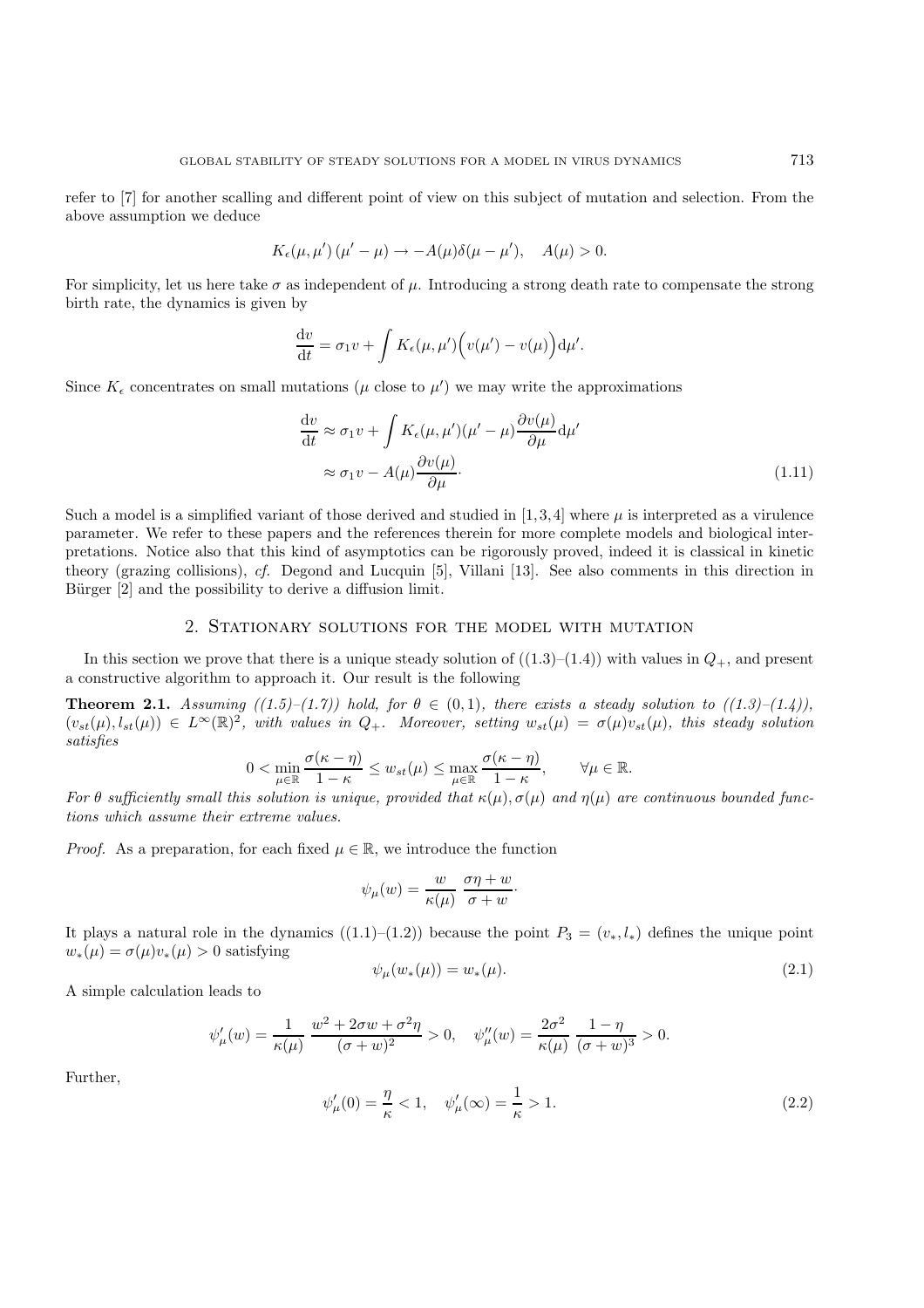714 H. FRID *ET AL.*

Setting  $w(\mu) = \sigma(\mu)v(\mu)$ , the steady solutions  $(v(\mu), l(\mu))$  of  $((1.3)–(1.4))$  with values in  $Q_+$  satisfy

$$
\theta K[w](\mu) + (1 - \theta)w(\mu) = \psi_{\mu}(w(\mu)), \qquad l(\mu) = \frac{1}{\Sigma^{-1}(\beta(\mu))} (\eta(\mu) + v(\mu)). \tag{2.3}
$$

Consider a steady solution  $(v(\mu), l(\mu))$  with values in  $Q_+$ , and a maximum point  $w(\bar{\mu}) = \max w(\mu)$  (if it is not reached a maximizing sequence will do the job), then thanks to (1.5) we have

$$
\psi_{\bar{\mu}}(w(\bar{\mu})) \le w(\bar{\mu}), \text{ hence } w(\bar{\mu}) \le w_*(\bar{\mu}). \tag{2.4}
$$

This proves the *a priori* bound  $w(\mu) \leq \max w_*(\mu')$ . A similar argument on the minimum gives the *a priori* lower bound announced in the theorem.

We now present an increasing approximation scheme in order to prove the existence of a steady solution of  $((1.3)–(1.4))$ , assuming values in  $Q_+$ . For that we define an approximation scheme by

$$
w^{1}(\mu) = \inf_{\mu' \in \mathbb{R}} w_{*}(\mu'),
$$
  

$$
\theta K[w^{k}](\mu) + (1 - \theta)w^{k}(\mu) = \psi_{\mu}(w^{k+1}(\mu)),
$$

with  $w_*(\mu)$  as above. In order to prove that this is an increasing sequence, we argue again by monotonicity. Since  $w^1(\mu) \leq w_*(\mu)$  and since  $\psi_\mu$  is increasing and convex, then  $\psi_\mu(w^1(\mu)) \leq w^1(\mu)$ . On the other hand  $\psi_{\mu}(w^2(\mu)) = w^1(\mu)$ , therefore we have

$$
w^2(\mu) \ge w^1(\mu).
$$

We can then continue and iterate the argument, from which we deduce

$$
\psi_{\mu}(w^{3}(\mu)) = \theta K[w^{2}](\mu) + (1 - \theta)w^{2}(\mu)
$$
  
\n
$$
\geq \theta K[w^{1}](\mu) + (1 - \theta)w^{1}(\mu)
$$
  
\n
$$
= \psi_{\mu}(w^{2}(\mu)),
$$

and thus  $w^3(\mu) \geq w^2(\mu)$ . By iteration we deduce that  $v^k$  is an increasing sequence.

We can also provide an upper bound on the sequence  $w^k$  as follows. We notice that, thanks to the uniform monotonicity of  $\psi_{\mu}$ , there is a convex function  $\psi$  such that

$$
\underline{\psi}(w) \le \psi_{\mu}(w) \,\, \forall v \ge 0, \qquad \underline{\psi}(0) = 0, \,\, 0 < \underline{\psi}'(0) < 1, \quad \text{and} \quad \underline{\psi}'(w) > 1 \quad \text{for } w \text{ large.}
$$

This function admits a unique fixed point  $\bar{w}$  and we know that  $\bar{w} \geq w_*(\mu)$  for all  $\mu$ . We claim that

$$
w^k(\mu) \le \bar{w}.
$$

Indeed, this is true for  $k = 1$ , and by iteration, when the result holds for  $k - 1$  we have

$$
\underline{\psi}(w^k(\mu))\leq \psi_\mu(w^k(\mu))=\theta K[w^{k-1}](\mu)+(1-\theta)w^{k-1}(\mu)\leq \bar{w}.
$$

From this, we deduce that  $w^k(\mu) \leq \bar{w}$  and the claim is proved. Hence,  $\{w^k(\mu)\}_{k\in\mathbb{N}}$  is a monotone uniformly bounded sequence of functions, which implies the existence of the pointwise limit  $w_{st}(\mu)$  which satisfies the equation and the announced *a priori* bounds.

We now prove uniqueness for  $\theta$  small enough. We first notice that for  $\theta$  sufficiently small, we have by uniform continuity of  $\psi_{\mu}(\cdot)$  that  $w - w_{*}$  is uniformly small and thus

$$
\psi_{\mu}'(w) > 1, \text{ uniformly in } \mu \in \mathbb{R}.\tag{2.5}
$$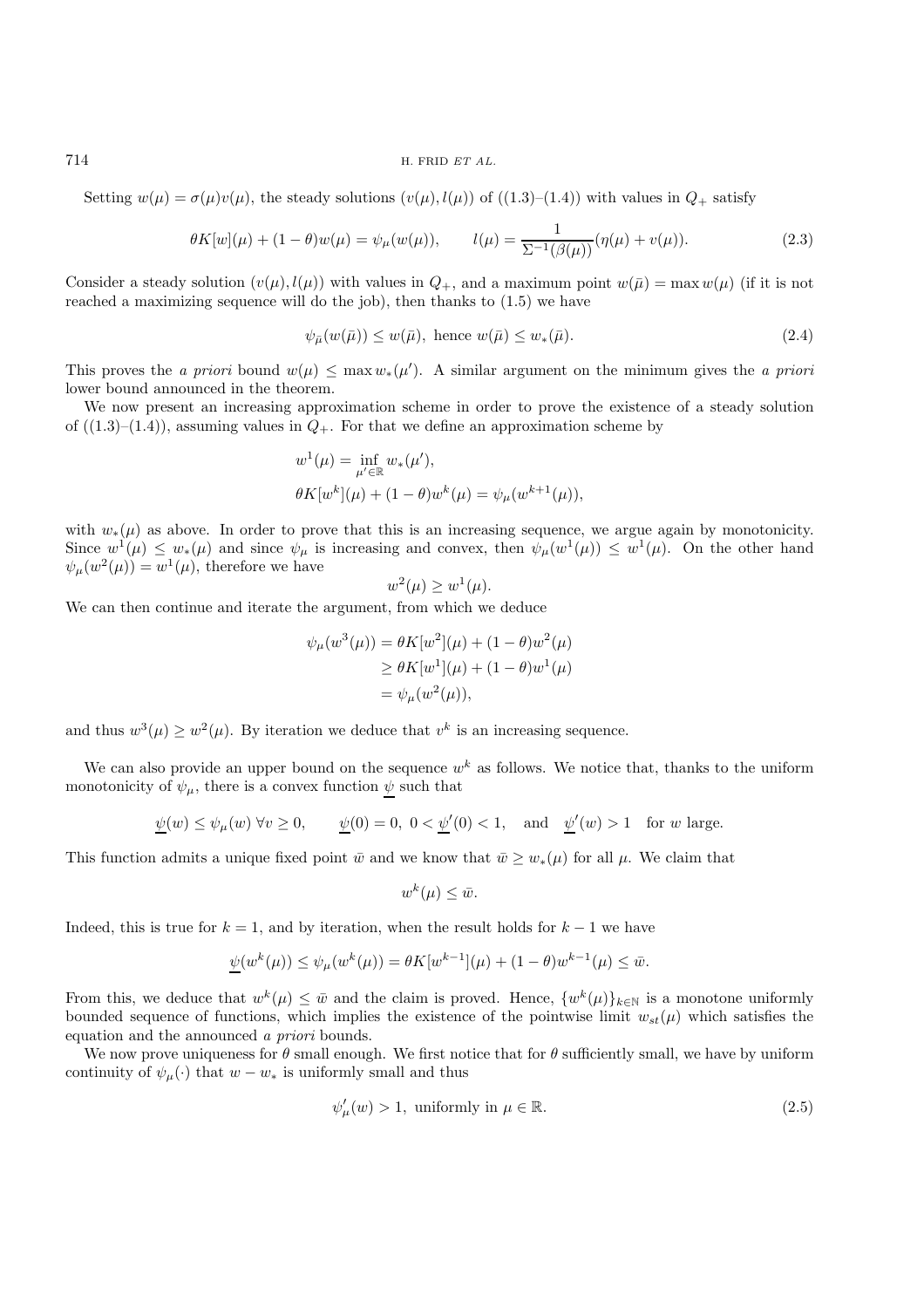We denote  $\phi_{\mu,\theta}(w) = \psi_{\mu}(w) - (1-\theta)w$ , we have  $\phi'_{\mu,\theta}(w) > \theta$ , for  $w_{\theta}(\mu) \le w \le \max w_*(\mu')$ , uniformly in  $\mu \in \mathbb{R}$ , where  $w_{\theta}(\mu)$  is defined by  $\phi_{\mu,\theta}(w_{\theta}(\mu)) = 0$ . Hence, for any two steady solutions  $(\bar{v}(\mu), l(\mu)), (\tilde{v}(\mu), \tilde{l}(\mu))$ , with values in  $Q_+$ , and  $\tilde{w} = \sigma \tilde{v}$ , we have

$$
\left[\int_0^1 \phi_{\mu,\theta}'(s\bar{w}(\mu) + (1-s)\tilde{w}(\mu)) ds\right](\bar{w}(\mu) - \tilde{w}(\mu)) - \theta K * (\bar{w} - \tilde{w}) = 0,
$$

which, from (2.5), implies  $\bar{w}(\mu)=\tilde{w}(\mu)$ . In sum, there is at most one steady solution  $(v_{st}(\mu), l_{st}(\mu))$  with values in  $Q_{+}$ . This concludes proof of the stated theorem.

## 3. Study of the dynamics in a simple case

In this section we proceed to the qualitative study of the dynamics of the system  $((1.1)–(1.2))$  (without mutation) and our main goal is to obtain sufficient conditions involving the coefficients  $\sigma(\mu)$ ,  $\alpha(\mu)$ ,  $\beta(\mu)$ ,  $\eta(\mu)$ and the parameters in the definition of  $\Sigma$ , namely  $\gamma$ ,  $s_*$  below, which ensure that the singularity  $P_3(\mu)$ , obtained in Section 1, is a global attractor for the whole region  $Q_+$ , with respect to the flow given by  $((1.1)–(1.2))$ . Since in all this section we are only concerned with the system  $((1.1)–(1.2))$ , throughout the remaining of the section we ommit completely the dependence on  $\mu$  of the coefficients in this system.

For simplicity, we concentrate our analysis on the prototypical case where  $\Sigma$  is given by

$$
\Sigma(s) = \begin{cases} \gamma s, & s \le s_*, \\ \gamma s_*, & s \ge s_*. \end{cases}
$$
\n(3.1)

Once we obtain the referred conditions for the prototype model with  $\Sigma$  given by (3.1), conditions which give the same result for a more general  $\Sigma$  are easy to guess. For instance, we may assume only that  $\Sigma$  is increasing for  $0 \leq s \leq s_*$ , and  $\Sigma(s)=\Sigma_{\infty}$  for  $s \geq s_*$ .

**Theorem 3.1.** *Let*  $\sigma$ ,  $\alpha$ ,  $\beta$ ,  $\eta$ ,  $\gamma$ ,  $s$ <sup>\*</sup> *satisfy the conditions* (C1)  $\eta_{\beta}^{\gamma} < \frac{\sigma}{\alpha} < \frac{1}{s_*} < \frac{\gamma}{\beta};$ 

(C2)  $\Sigma_{\infty} > \beta + \sigma$ .

*There exists*  $\delta > 0$  *such that, if* 

(C3)  $\frac{\sigma-\beta}{\alpha} < \delta$ ,

*then, the singularity*  $P_3$  *in* (1.8) *is a global attractor for the whole region*  $Q_+$ *, with respect to the flow given by*  $((1.1)-(1.2))$ *, with*  $(3.1)$ *. More precisely, given any solution of*  $((1.1)-(1.2))$  *and*  $(3.1)$ *,*  $(v(t), l(t))$ *, with*  $(v(0), l(0)) \in Q_+$ *, then*  $(v(t), l(t))$  *is defined for all*  $t \in (-\infty, \infty)$ *, and we have*  $(v(t), l(t)) \to P_3$  *as*  $t \to +\infty$ *.* 

**Remark 3.1.** Observe that, using (3.1) and the last inequality of (C1),  $\Sigma^{-1}(\beta) = \frac{\beta}{\gamma}$ , and thus the conditions  $C_1$ imply (1.9).

*Proof.* Let  $f = (f_1, f_2)$  be the vector field defined in  $\overline{Q_+}$  whose components are given by the right-hand sides of  $(1.1)$  and  $(1.2)$ , respectively. Define the lines

$$
\Lambda_1: l = \frac{\sigma}{\alpha}(v+1), \qquad \Lambda_2: l = \frac{\gamma}{\beta}(\eta+v), \qquad \Lambda_*: l = \frac{1}{s_*}(v+\eta).
$$

The line  $\Lambda_1$ , over which  $f_1 \equiv 0$ , cuts the *l*-axis at  $(0, \frac{\sigma}{\alpha})$  which, due to (C1), lies above  $(0, \eta \frac{\gamma}{\beta})$ , the point at which  $\Lambda_2$ , over which  $f_2 \equiv 0$ , cuts the same axis. Also,  $\Lambda_1$  and  $\Lambda_2$  intersect at  $P_3$ , which is coherent with the fact that the inclination of  $\Lambda_1$ ,  $\frac{\sigma}{\alpha}$  is smaller than that of  $\Lambda_2$ ,  $\frac{\gamma}{\beta}$ , by (C1). We also notice that the transition line  $\Lambda_*$ , below which  $f_2(v,l) = (\Sigma_{\infty} - \beta)l > 0$ , intersects  $\Lambda_1$  in  $Q_+$  at a point  $(v_{*1}, l_{*1})$ , but does not meet  $\Lambda_2$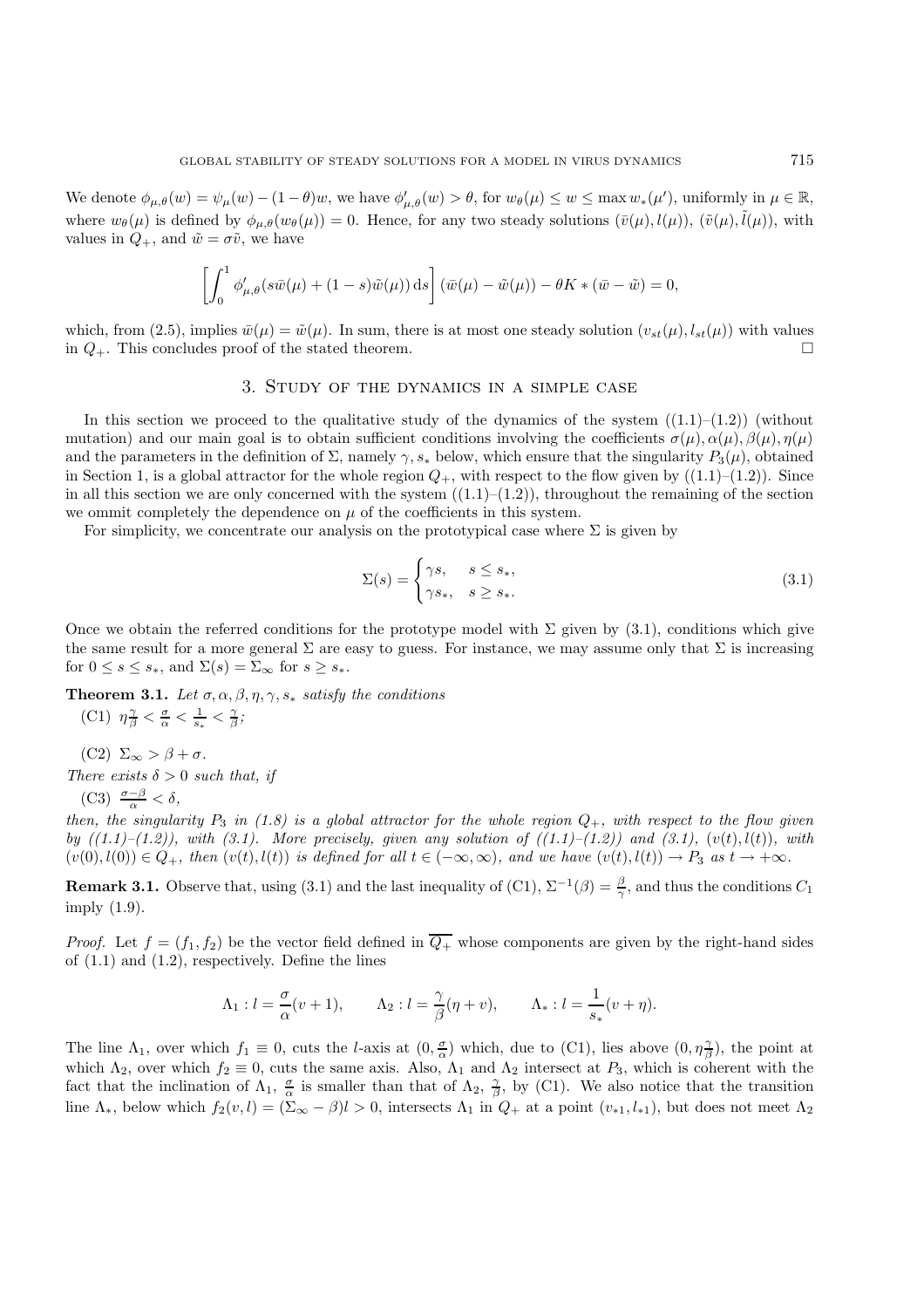

FIGURE 2. Vector field f and separation in regions from the lines  $\Lambda$ .

in  $Q_+$ , again due to (C1). These elements are shown in Figure 2. We have that  $f_1 > 0$  below  $\Lambda_1$ ,  $f_1 < 0$ above  $\Lambda_1$ ,  $f_2 > 0$  below  $\Lambda_2$  and  $f_2 < 0$  above  $\Lambda_2$ . Taking the latter into account, we claim that condition (C2) implies that the field f, along the line  $\Lambda_*$ , is always pointing toward the upper region determined by  $\Lambda_*$  in  $Q_+$ . We only need to check that for

$$
v < v_{*1} := \frac{\sigma s_* - \alpha \eta}{\alpha - \sigma s_*},
$$

since for  $v>v_{*1}$  we have  $f_1 < 0$  and  $f_2 > 0$ , along  $\Lambda_*$ . Now, over  $\Lambda_*$ , for  $v < v_{*1}$ , we have

$$
\frac{f_2}{f_1} = \frac{(\Sigma_{\infty} - \beta)(\eta + v)(1 + v)}{(\sigma s_* - \alpha)v^2 + (\sigma s_* - \alpha \eta)v}
$$
  
> 
$$
\frac{\Sigma_{\infty} - \beta}{\sigma s_* - \alpha \eta} \qquad \text{by (C1) and (C2)}
$$
  
> 
$$
\frac{1}{s_*} \qquad \text{by (C2).}
$$

We now consider the trapezium  $\mathcal{T}$ , bounded by the lines  $\Lambda_*$ ,

$$
\Lambda_4: v = v_{*1}, \qquad \Lambda_5: l = l_{42} := \frac{\gamma}{\beta}(\eta + v_{*1}),
$$

and the *l*-axis,  $v = 0$ . From the above discussion we deduce that such a trapezium is invariant, that is, along its boundary f is always pointing inwards, when it is not tangent. Moreover, since in  $\mathcal T$  we have

$$
\operatorname{div} f = \frac{\partial f_1}{\partial v} + \frac{\partial f_2}{\partial l} = \sigma - \frac{\alpha l}{(1+v)^2} - \beta - \gamma \frac{\eta + v}{l^2},
$$

condition (C3) implies

$$
\operatorname{div} f < 0, \qquad \text{in } \mathcal{T}, \tag{3.2}
$$

for  $\delta > 0$  sufficiently small. Now, (3.2) precludes the existence of periodic orbits in  $Q_+$ . Indeed, any such orbit would have to surround  $P_3$ , since  $P_3$  is the only singularity in  $Q_+$ , as a consequence of Poincaré-Bendixson theorem (*cf.* [12] for instance). But, since  $\mathcal T$  is (positively) invariant, such orbit would have to lay entirely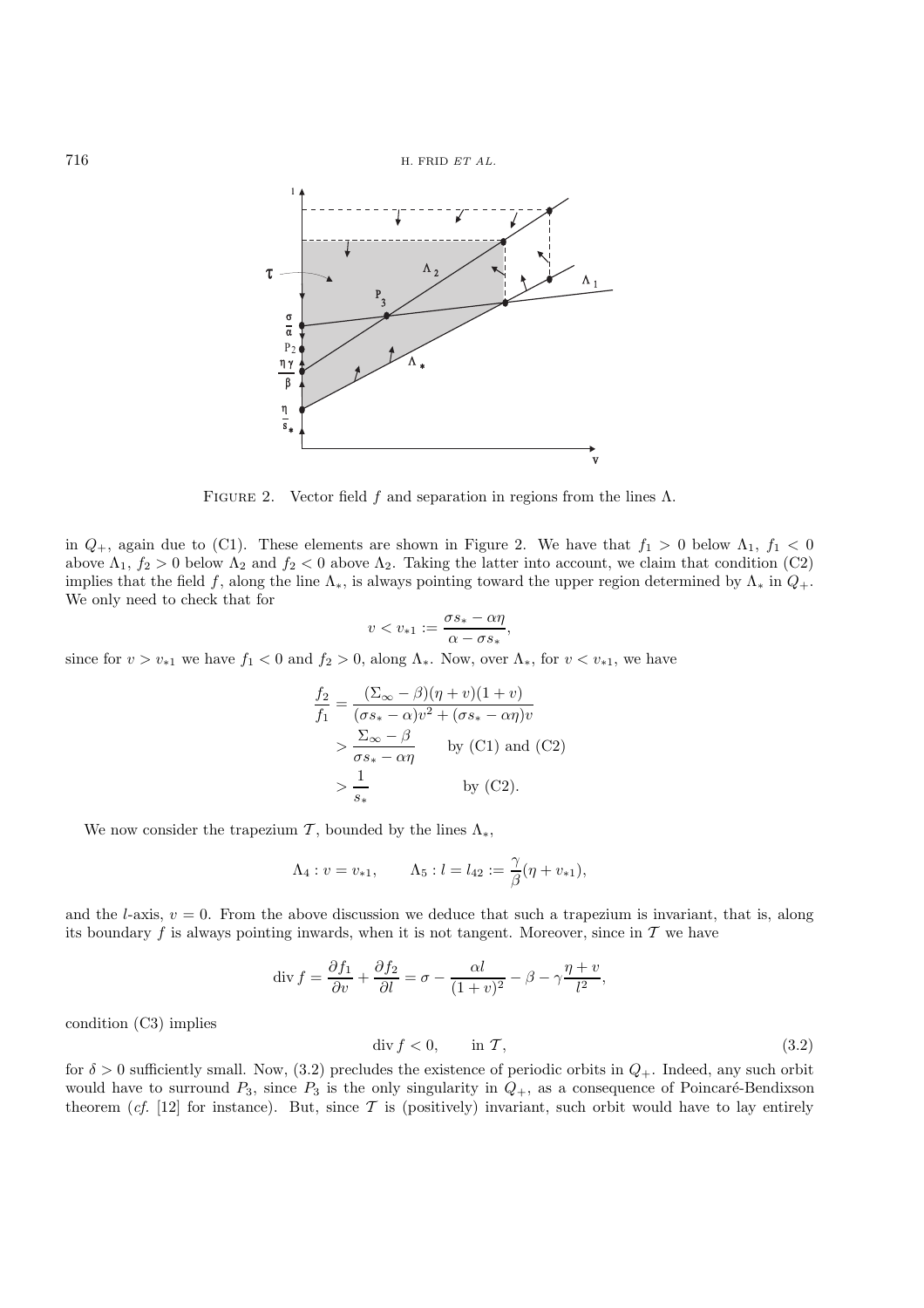within  $\mathcal{T}$ , and this is impossible by (3.2), which tells that the flow generated by f strictly decreases volumes in  $T$ . Hence, we conclude:

There is no periodic orbit of 
$$
((1.1)–(1.2))
$$
 in  $Q_+$ . (3.3)

To complete the analysis we still need to prove the following two assertions:

Any solution 
$$
(v(t), l(t))
$$
 is defined for all  $t \in (-\infty, +\infty)$ ,  $(3.4)$ 

and

$$
all orbits enter the trapezium T.
$$
\n
$$
(3.5)
$$

The proof of (3.4) relies on standard sublinear estimates as it is usual in Cauchy-Lipschitz theory. We denote  $\tau = -t$ , and observe that, by (1.2), we have

$$
\frac{\mathrm{d}l}{\mathrm{d}t} \leq (\Sigma_{\infty} - \beta)l(t), \qquad \frac{\mathrm{d}l}{\mathrm{d}\tau} \leq \beta l(\tau),
$$

which by Gronwall's lemma gives

$$
l(t) \le l(0)e^{(\Sigma_{\infty}-\beta)t}, \qquad l(\tau) \le l(0)e^{\beta\tau}.
$$

On the other hand, we have

$$
\frac{\mathrm{d}v}{\mathrm{d}t} \le \sigma v(t), \qquad \frac{\mathrm{d}v}{\mathrm{d}\tau} \le \alpha l(0)e^{\beta \tau} v(\tau),
$$

and again by Gronwall's lemma we obtain

$$
v(t) \leq e^{\sigma t}, \qquad v(\tau) \leq v(0)e^{\frac{\alpha l(0)}{\beta}(e^{\beta \tau}-1)},
$$

which concludes the proof of (3.4).

We are now going to prove (3.5) in order to conclude our analysis. To achieve this goal we make use of a direct analysis of trajectories; more systematic, but also longer to explain in our context, methods using compactifications are possible (see, *e.g.*, [8]). We compute first

$$
\frac{\mathrm{d}}{\mathrm{d}t}\left(\frac{l}{v}\right) = \frac{l}{v}\left(\Sigma\left(\frac{\eta+v}{l}\right) - \beta - \sigma + \frac{l}{1+v}\right). \tag{3.6}
$$

When the initial state belongs to the lower region determined by  $\Lambda_*$ , and as long as the trajectories belong to that region, we have

$$
\frac{\mathrm{d}}{\mathrm{d}t}\left(\frac{l}{v}\right) \geq \frac{l}{v}\left(\Sigma_\infty - \beta - \sigma\right).
$$

By (C2), this implies that in finite time the trajectory has to cross  $\Lambda_*$ . Then, it has also entered the region above  $\Lambda_1$  which means that  $\frac{dv}{dt} < 0$  and this leads the trajectories to enter the region above  $\Lambda_2$  from which obviously it has to enter the trapezium  $\mathcal T$  and we reach our conclusion. When the initial state belongs to the upper region determined by  $\Lambda_*$ , then the end of the above argument concludes. In all cases we obtain (3.5) and the proof of Theorem 3.1 is complete. the proof of Theorem 3.1 is complete.

#### 4. Dynamics for the model with mutations

Now we consider the dynamics for the general model  $((1.3)-(1.4))$  accounting for mutations in case of small mutation effects. We use a method of perturbation of the previous section without mutation. The idea is to use all the information concerning the model  $((1.1)-(1.2))$ , in order to get qualitative information about the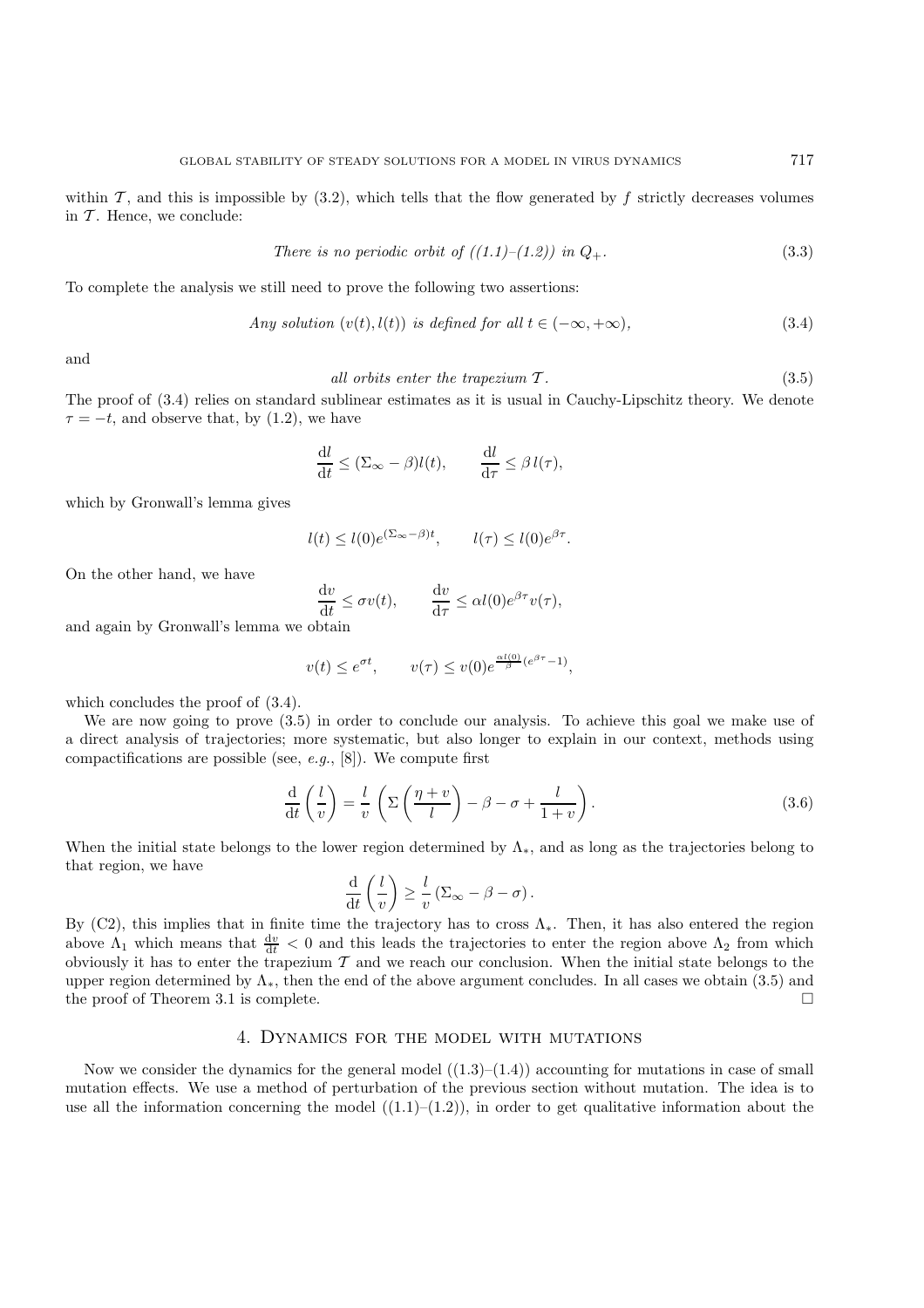dynamics governed by the system  $((1.3)–(1.4))$ . First, to emphasize the dependence on  $\theta$  we denote the steady solution of  $((1.3)-(1.4))$  by  $(v_{st}^{\theta}(\mu), l_{st}^{\theta}(\mu))$  and set  $P_3(\mu)=(v_*(\mu), l_*(\mu))$ , where  $v_*(\mu)$  coincides with that given by (2.1). We need regularity for this section and in order to make the analysis simpler, we assume that  $\sigma$  is independent of  $\mu$ , while  $\alpha$ ,  $\beta$ ,  $\eta$  are smooth functions of  $\mu$ . Also, for compactness, we assume that the latter are periodic with period 1 in  $\mu$ , and finally we assume that K is a (periodic) convolution kernel *i.e.*  $K := K(\mu - \mu')$ .

The purpose of this section is the proof of the following theorem.

**Theorem 4.1.** *Given initial data*  $(v(0, \mu), l(0, \mu)) = (v_0(\mu), l_0(\mu))$  *smooth periodic with period 1 and assuming values in*  $Q_+$ *, there exists*  $\theta_0 \in (0,1)$ *, such that if*  $0 < \theta < \theta_0$ *, then the corresponding solutions of*  $((1.3)$ – $(1.4)$ –  $(3.1)$ ),  $(v^{\theta}(t,\mu), l^{\theta}(t,\mu))$ *, satisfy* 

$$
(v^{\theta}(t,\mu), l^{\theta}(t,\mu)) \to (v^{\theta}_{st}(\mu), l^{\theta}_{st}(\mu)), \qquad \text{as } t \to \infty.
$$
 (4.1)

*Proof.* From the discussion in Section 2 we have that  $\min v_*(\mu') \leq v_{st}^{\theta}(\mu) \leq \max v_*(\mu')$ . Also, from (2.3), we see that  $\{(v_{st}^{\theta}, l_{st}^{\theta}) : \theta \in [0,1]\}$  is compact in  $C_{per}(\mathbb{R})$ , the Banach space of the continuous periodic functions (with period 1). Moreover, from (2.3) we also see that any converging subsequence of  $(v_{st}^{\theta}, l_{st}^{\theta})$ , as  $\theta \to 0$ , must converge to  $(v_*(\mu), l_*(\mu))$ , hence we get

$$
(v_{st}^{\theta}, l_{st}^{\theta}) \to (v_*(\mu), l_*(\mu)), \quad \text{as } \theta \to 0, \text{ uniformly for } \mu \in \mathbb{R}.
$$
 (4.2)

Now, we may choose  $r > 0$  sufficiently small such that the ball  $B \subset Q_+$  with radius r centered at  $(v_*(\mu), l_*(\mu))$ verifies that the field  $f^{\mu}$  is nontangent and entering into B everywhere along  $S = \partial B$ , uniformly for  $\mu \in \mathbb{R}$ , where  $f^{\mu} = (f_1^{\mu}, f_2^{\mu})$  is the vector field whose components are given by the right-hand members of (1.1) and (1.2), respectively. This is true since it is true for the linear part of  $f^{\mu}$  at  $(v_*(\mu), l_*(\mu))$ . Also, because of (4.2), we may take  $\theta_0$  such that

$$
(v_{st}^{\theta}(\mu), l_{st}^{\theta}(\mu)) \in B, \quad \forall \mu \in \mathbb{R}, \text{ if } 0 \le \theta < \theta_0. \tag{4.3}
$$

Define

$$
S_{\mu,t} = \Phi^{\mu}_{-t}(S), \ t > 0,
$$

where  $\Phi_{-t}^{\mu}$  is the flow generated by  $f^{\mu}$  backward to the time  $-t$ . Denote by  $B_{\mu,t}$  the open set bounded by  $S_{\mu,t}$ . Let  $t_{\mu}$  be such that

$$
(v_0(\mu), l_0(\mu)) \in S_{\mu, t_\mu}.\tag{4.4}
$$

We assume, without loss of generality, that  $t_{\mu} > \delta > 0$ . Clearly, there exists a compact  $K \subset Q_+$  such that

$$
B_{\mu,t_{\mu}} \subset \mathcal{K}, \quad \forall \mu \in \mathbb{R}.\tag{4.5}
$$

For each fixed  $\mu$ , we consider the orbit of  $((1.1)-(1.2))$  starting from  $(v_0(\mu), l_0(\mu))$  at  $t = 0$ . Let  $\mathcal{O}_{\mu}$  denote the piece of this orbit corresponding to the interval  $(0, t_* + 2)$ , where

$$
t_* = \sup_{\mu \in \mathbb{R}} t_{\mu}.
$$

Also, let  $\mathcal{O}_{\mu}^{\theta}$  be the trajectory described in the  $(v, l)$ -plane by  $(v^{\theta}(t, \mu), l^{\theta}(t, \mu))$ , for  $t \in (0, t_* + 2)$ . We will prove (4.1) by showing first that

$$
\exists \theta_0, \text{ s.t., for } \theta \in [0, \theta_0), \mathcal{O}_{\mu}^{\theta} \text{ is transversal to all } S_{\mu, t},
$$
  
for  $0 \le t \le t_{\mu} - \delta$ , uniformly for  $\mu \in \mathbb{R}$ . (4.6)

First of all, we need to show the existence of a smooth periodic (in  $\mu$ ) solution  $(v^{\theta}(t, \mu), l^{\theta}(t, \mu))$  of  $((1.3)–(1.4))$ , (3.1), with initial data  $(v_0(\mu), l_0(\mu))$ , defined for all  $t \in [0, \infty)$ , if  $\theta$  is sufficiently small. For the local existence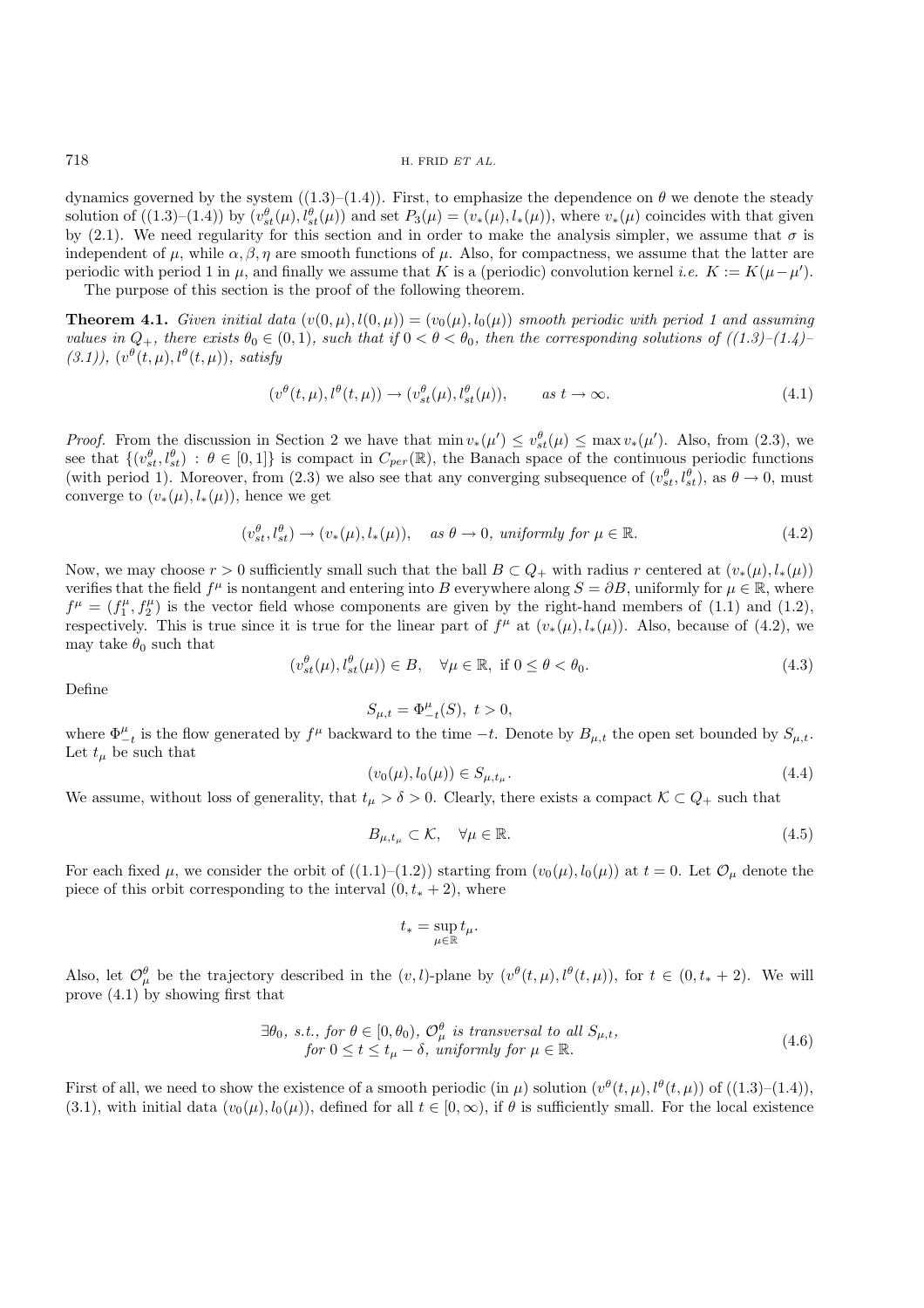we may use the standard approximation method based on Banach's fixed point theorem. Namely, we define

$$
\tilde{v}(t) = v_0 + \int_0^t \left\{ \sigma((1-\theta)v + \theta K * v) - \frac{\alpha l v}{1+v} \right\} ds,
$$
\n(4.7)

$$
\tilde{l}(t) = l_0 + \int_0^t \left( \Sigma \left( \frac{\eta + v}{l} \right) - \beta \right) l \, \mathrm{d}s,\tag{4.8}
$$

and prove that the operator  $(v, l) \mapsto (\tilde{v}, \tilde{l})$  is a contraction in the Banach space  $C_{per}(\mathbb{R} \times [0, \rho))$  (endowed with the sup norm), of the continuous functions in  $\mathbb{R} \times [0, \rho)$  periodic in  $\mu$ , for  $\rho > 0$  sufficiently small. This is a routine verification. Now, we claim that, for  $\theta$  sufficiently small,

$$
(v^{\theta}(t,\mu),l^{\theta}(t,\mu)) \in \bar{B}_{\mu,t_{\mu}} \quad \forall \mu \in \mathbb{R}, \ t \in [0,\rho). \tag{4.9}
$$

Indeed, if (4.9) is not true, there exists  $t_0 \in [0, \rho)$  such that

$$
t_0 = \inf \{ t \in [0, \rho) : \exists \mu \in \mathbb{R}, \ (v^{\theta}(t, \mu), l^{\theta}(t, \mu)) \notin \overline{B}_{\mu, t_{\mu}} \}.
$$

Hence, for all  $\mu \in \mathbb{R}$  we have  $(v^{\theta}(t_0, \mu), l^{\theta}(t_0, \mu)) \in \overline{B}_{u,t_u}$ , and there exists  $\mu_0 \in [0, 1]$  such that

$$
(v^{\theta}(t_0,\mu_0),l^{\theta}(t_0,\mu_0)) \in S_{\mu_0,t_{\mu_0}}
$$
 and  $f^{\mu_0,\theta}(t_0)$  is pointing outwards  $\bar{B}_{\mu_0,t_{\mu_0}}$ ,

where  $f^{\mu_0,\theta}(t_0)$  denotes the vector whose components are given by the right-hand sides of (1.3) and (1.4), respectively, evaluated for  $(v, l)=(v^{\theta}(t, \cdot), l^{\theta}(t, \cdot)), \mu=\mu_0, t=t_0$ . But, because of (4.5), for  $\theta < \theta_0$ , with  $\theta_0$ independent of  $\mu_0$ , we must have that  $f^{\mu_0, \theta}(t_0)$  is pointing inwards  $\bar{B}_{\mu_0,t_{\mu_0}},$  as long as  $(v^{\theta}(t_0, \mu), l^{\theta}(t_0, \mu)) \in \bar{B}_{\mu,t_n}$ , for all  $\mu \in \mathbb{R}$ , which gives a contradiction and proves (4.9).

In view of (4.9), we see that  $(v^{\theta}(t,\mu), l^{\theta}(t,\mu))$  may be extended to be defined for all  $t \in [0,\infty)$ . We now resume the proof of (4.6). An easy application of Gronwall's lemma, departing from (4.7), (4.8), for a general  $\theta$ and  $\theta = 0$ , implies

$$
||v^{\theta}(t) - v^{0}(t)||_{\infty} + ||l^{\theta}(t) - l^{0}(t)||_{\infty} \le C\theta e^{Ct}, \quad 0 \le t \le t_{*} + 2,
$$
\n(4.10)\n
$$
f(x) = \frac{1}{2} \int_{-\infty}^{\infty} |v^{0}(t) - v^{0}(t)||_{\infty} \le C\theta e^{Ct}, \quad 0 \le t \le t_{*} + 2,
$$

for a certain constant  $C > 0$ . We then deduce from  $((1.1)–(1.2))$  and  $((1.3)–(1.4))$  that

$$
\sup_{\mu \in \mathbb{R}} |f^{\mu}(t) - f^{\mu,\theta}(t)| \le C \theta e^{Ct}, \quad 0 \le t \le t_* + 2,
$$
\n(4.11)

for another constant  $C > 0$ . Inequalities (4.10) and (4.11) imply that  $\mathcal{O}_{\mu}$  and  $\mathcal{O}_{\mu}^{\theta}$  are arbitrarily close in  $C^1$ , uniformly for  $\mu \in \mathbb{R}$ , if  $\theta$  is small enough. Hence, we can find  $\theta_0 \in (0,1]$  such that (4.6) holds.

We now conclude the proof of  $(4.1)$ . From  $(4.6)$  we deduce that

 $(v^{\theta}(t,\mu), l^{\theta}(t,\mu)) \in B$ ,  $\forall \mu \in \mathbb{R}$ , for any  $t_* + 1 < t < t_* + 2$ .

Now, arguing as above, we obtain similarly that  $(v^{\theta}(t_{*}+1,\mu), l^{\theta}(t_{*}+1,\mu)) \in \bar{B}$ , for all  $\mu \in \mathbb{R}$ , implies that

$$
(v^{\theta}(t,\mu),l^{\theta}(t,\mu)) \in \bar{B}, \quad \text{for all } t > t_*+1, \mu \in \mathbb{R}, \tag{4.12}
$$

where we use the fact that, for  $\theta$  sufficiently small,  $f^{\mu_0,\theta}(t)$  is pointing inwards B if  $(v^{\theta}(t,\mu_0), l^{\theta}(t,\mu_0)) \in S$  and  $(v^{\theta}(t,\mu), l^{\theta}(t,\mu)) \in \overline{B}$ , for all  $\mu \in \mathbb{R}$ .

Let  $T_t, T_t^{\theta}, U_t, U_t^{\theta}$  denote the semigroups generated, respectively, by the linear part (in the Taylor expansion) of the right-hand side of  $((1.1)–(1.2))$  at  $(v_*, l_*)$ , by the linear part of the right-hand side of  $((1.3)–(1.4))$  at  $(v_{st}^{\theta}, l_{st}^{\theta})$ , by the right-hand side of  $((1.1)-(1.2))$  and by the right-hand side of  $((1.3)-(1.4))$ . The open set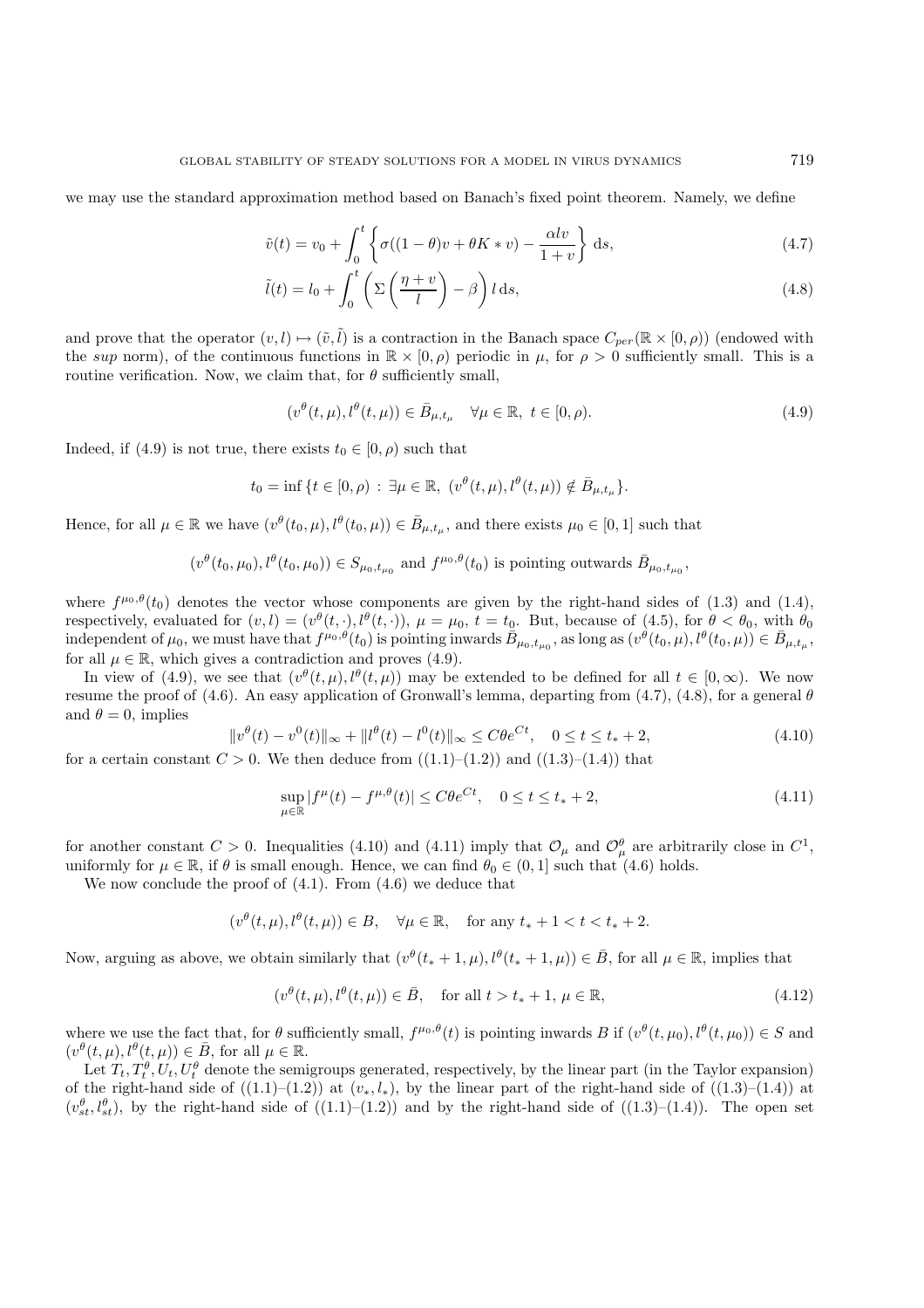720 H. FRID *ET AL.*

 $\mathcal{B} = C_{per}(\mathbb{R};B)$  remains invariant under these semigroups for  $t \in [0,\infty)$ . Set  $z = (v,l)$ ,  $z_{st}^{\theta} = (v_{st}^{\theta}, l_{st}^{\theta})$ . The proof of (4.1) will be concluded as soon as we show that

$$
\exists c \in (0,1), \, s.t. \, \forall \tau \in [1/2,1],\|U^{\theta}_{\tau}[z] - z_{st}\|_{\infty} < c \|U^{\theta}_{1/2}[z] - z_{st}\|_{\infty}, \forall z \in \mathcal{B}.
$$
\n(4.13)

Indeed, (4.13) implies

$$
||U^{\theta}_{\tau+(k-1)/2}[z] - z_{st}||_{\infty} < c^k ||U^{\theta}_{1/2}[z] - z_{st}||_{\infty}, \qquad \forall k \in \mathbb{N}, \ \tau \in [1/2, 1],
$$

and this, together with (4.12), clearly implies (4.1). Now, let  $A(z)$  and  $A<sup>\theta</sup>(z)$  be the linear parts of the right-hand sides of  $((1.1)–(1.2))$  and  $((1.3)–(1.4))$  at z, respectively. We have

$$
A^{\theta}(z_{st}^{\theta}) = A(z_{st}^{\theta}) + \theta I_1 + \theta K_*,
$$

where  $I_1$  is the projection  $I_1(v, l) = v$ . Thus,

$$
||A^{\theta}(z_{st}^{\theta}) - A(z_{*})|| \le O(\theta),
$$

as linear operators in  $C_{per}(\mathbb{R})$ , where  $O(\theta) \to 0$  as  $\theta \to 0$ , which then implies

$$
||T_{\tau}^{\theta} - T_{\tau}|| \le O(\theta),\tag{4.14}
$$

uniformly for  $\tau \in [1/2, 1]$ , also as linear operators in  $C_{per}(\mathbb{R})$ , where again  $O(\theta) \to 0$  as  $\theta \to 0$ . But, we know that  $z_*$  is an attractor of  $U_{\tau}$  and, hence, there exists another constant  $c \in (0,1)$  such that

$$
||T_{\tau}|| < c
$$
, as linear operator in  $C_{per}(\mathbb{R})$ , uniformly for  $\tau \in [1/2, 1]$ .

From (4.14), we then obtain that, for certain  $\theta_0 \in (0,1)$ , there exists  $c \in (0,1)$  such that, if  $\theta < \theta_0$ ,

$$
||T_{\tau}^{\theta}|| < c, \quad \text{as linear operator in } C_{per}(\mathbb{R}), \text{ uniformly for } \tau \in [1/2, 1]. \tag{4.15}
$$

It is also clear that, for some constant  $C > 0$ , independent of  $\theta$ , we have

$$
\sup_{t \in [0,1]} \|T_t^{\theta}\| \le C.
$$

Now, setting  $w(t) = U_t^{\theta}[z] - z_{st}^{\theta}$ , we have

$$
\frac{\mathrm{d}w}{\mathrm{d}t} = A^{\theta}(z_{st}^{\theta})w + R(z, z_{st}^{\theta}),
$$

where  $||R(z, z_{st}^{\theta})||_{\infty} \leq C||z-z_{st}^{\theta}||_{\infty}^2$ , for some  $C > 0$ , independent of  $\theta$ . From Duhamel's principle, it then follows

$$
w(t) = T_t^{\theta}[w(1/2)] + \int_{1/2}^t T_{t-s}^{\theta}[R(U_s^{\theta}[z], z_{st}^{\theta})] ds, \quad \text{for } t \in [1/2, 1],
$$

and so

 $\max_{t \in [1/2,1]} \|w(t)\|_{\infty} \leq c \|w(1/2)\|_{\infty} + Cr \max_{t \in [1/2,1]} \|w(t)\|_{\infty},$ 

which, if  $r$  is small enough, gives

 $\max_{t \in [1/2,1]} \|w(t)\|_{\infty} \leq c \|w(1/2)\|_{\infty},$ 

for some  $c \in (0, 1)$ , as asserted. This concludes the proof.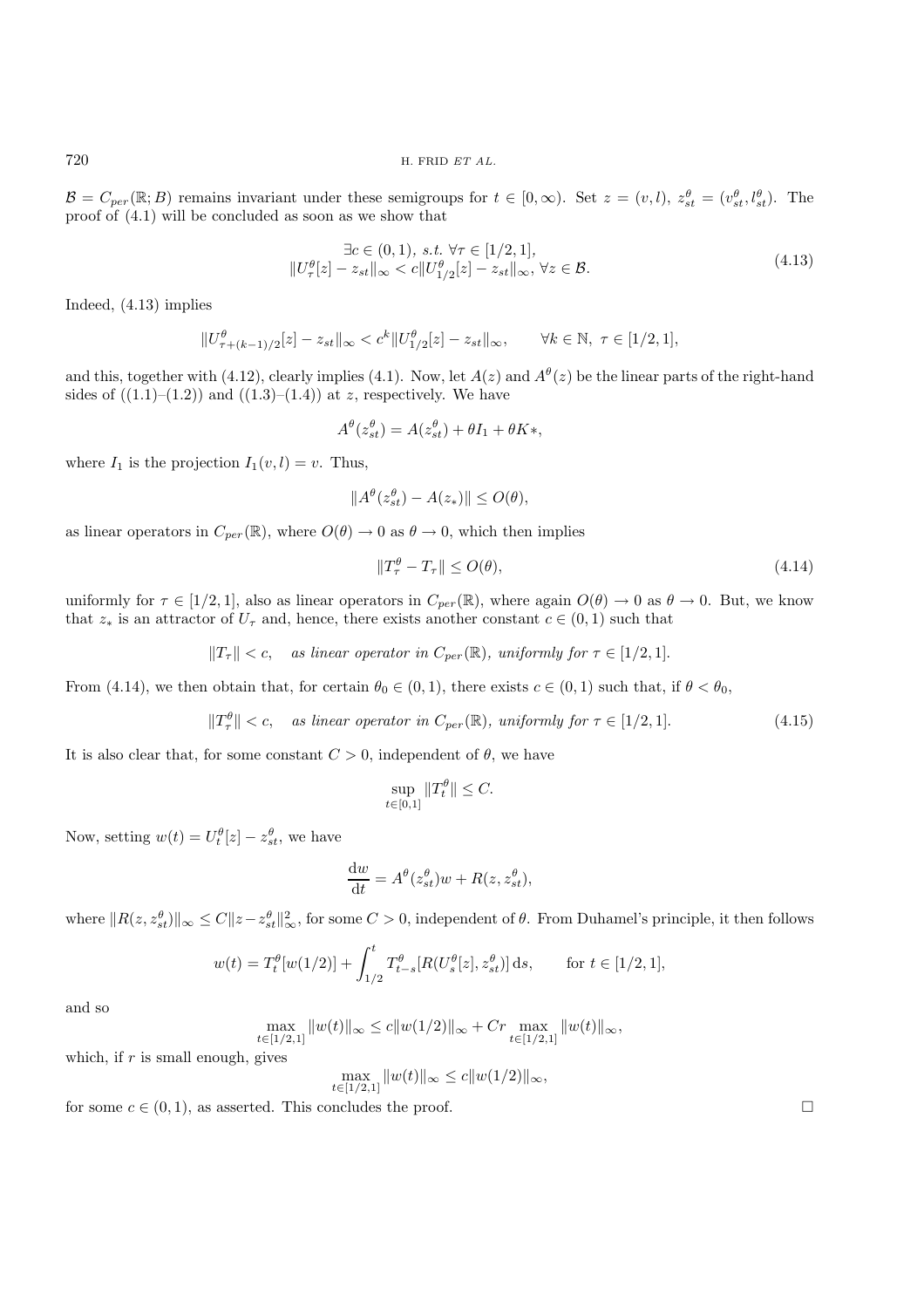#### 5. The route to catastrophe

In this section we discuss the possible reasons that could lead the system  $((1.3)–(1.4))$  to blow-up as observed in some cases of HIV for instance. The result in Theorem 3.1 shows that this can only happen because of mutations since the single virus system has a globally attractive critical point  $P_3$ . On the other hand, Theorem 4.1 seems to indicate that mutations by themselves are not enough to destabilize the system which converges to the steady state built in Theorem 2.1, but a complete answer to this question is of interest and is left open here. We give two possible scenarios for unstability. The first one is the blow up of the steady states built in Section 2 for some values of  $\mu$ , and these values are attained by mutations. The second one is a change of regime in the dynamics due to the lack of smoothness of the coefficients.

In the first possible scenario, we keep assumptions  $((1.5)-(1.7))$  and release assumption  $(1.9)$  in such a way that the attractive point  $P_3(\mu)$  is not uniformly bounded. Namely, we rather assume

$$
\kappa(\mu) < 1 \quad \forall \mu \in \mathbb{R}, \qquad \kappa(\mu) \to 1 \text{ as } \mu \to \infty. \tag{5.1}
$$

This condition seems to be too weak to ensure blow-up by itself, and we also assume two additional structures in the data (see the construction in Sect. 2)

$$
\frac{\partial}{\partial \mu}\psi_{\mu}(v) \le 0, \quad \frac{\partial}{\partial v}\psi_{\mu}(v) \ge 1 - \theta,
$$
\n(5.2)

$$
K(\mu, \mu') = 0 \quad \text{for } \mu \le \mu', \quad \frac{\partial K}{\partial \mu}(\mu, \mu') \ge 0. \tag{5.3}
$$

We also recall from Section 2 that the steady state is given by

$$
\psi_{\mu}(v_{st}) = (1 - \theta)v_{st} + \theta K[v_{st}], \qquad (5.4)
$$

and that (5.1) is equivalent to

$$
v_*(\mu) < \infty \quad \forall \mu \in \mathbb{R}, \qquad v_*(\mu) \to \infty \quad \text{as} \quad \mu \to \infty. \tag{5.5}
$$

We are going to show that, with this conditions, the steady state which exists by a simple variant of the argument in Section 3, is unbounded.

As a first property, we notice that conditions (5.2), (5.3) imply

$$
\frac{\partial v_{st}(\mu)}{\partial \mu} \ge 0. \tag{5.6}
$$

Indeed, after differentiating (5.4), we deduce

$$
\frac{\mathrm{d}}{\mathrm{d}\mu}(\psi_{\mu}(v_{st}(\mu))) = \frac{\partial \psi_{\mu}(v_{st})}{\partial v} \frac{\partial v_{st}(\mu)}{\partial \mu} + \frac{\partial \psi_{\mu}}{\partial \mu}(v_{st}) = (1 - \theta) \frac{\partial v_{st}(\mu)}{\partial \mu} + \theta \frac{\partial K}{\partial \mu}[v_{st}].
$$

Hence

$$
\left(\frac{\partial \psi_{\mu}(v_{st})}{\partial v} - 1 + \theta\right) \frac{\partial v_{st}(\mu)}{\partial \mu} = -\frac{\partial \psi_{\mu}}{\partial \mu}(v_{st}) + \theta \frac{\partial K}{\partial \mu}[v_{st}] \ge 0,
$$

because of (5.2) and (5.3). Since  $\frac{\partial \psi_{\mu}(v)}{\partial v} \geq 1 - \theta$ , we conclude (5.6). Then, recalling (1.5), we use the first relation in (5.3) and (5.6) to deduce that

$$
\psi_{\mu}(v_{st}) = (1 - \theta)v_{st} + \theta K[v_{st}] \ge v_{st}.
$$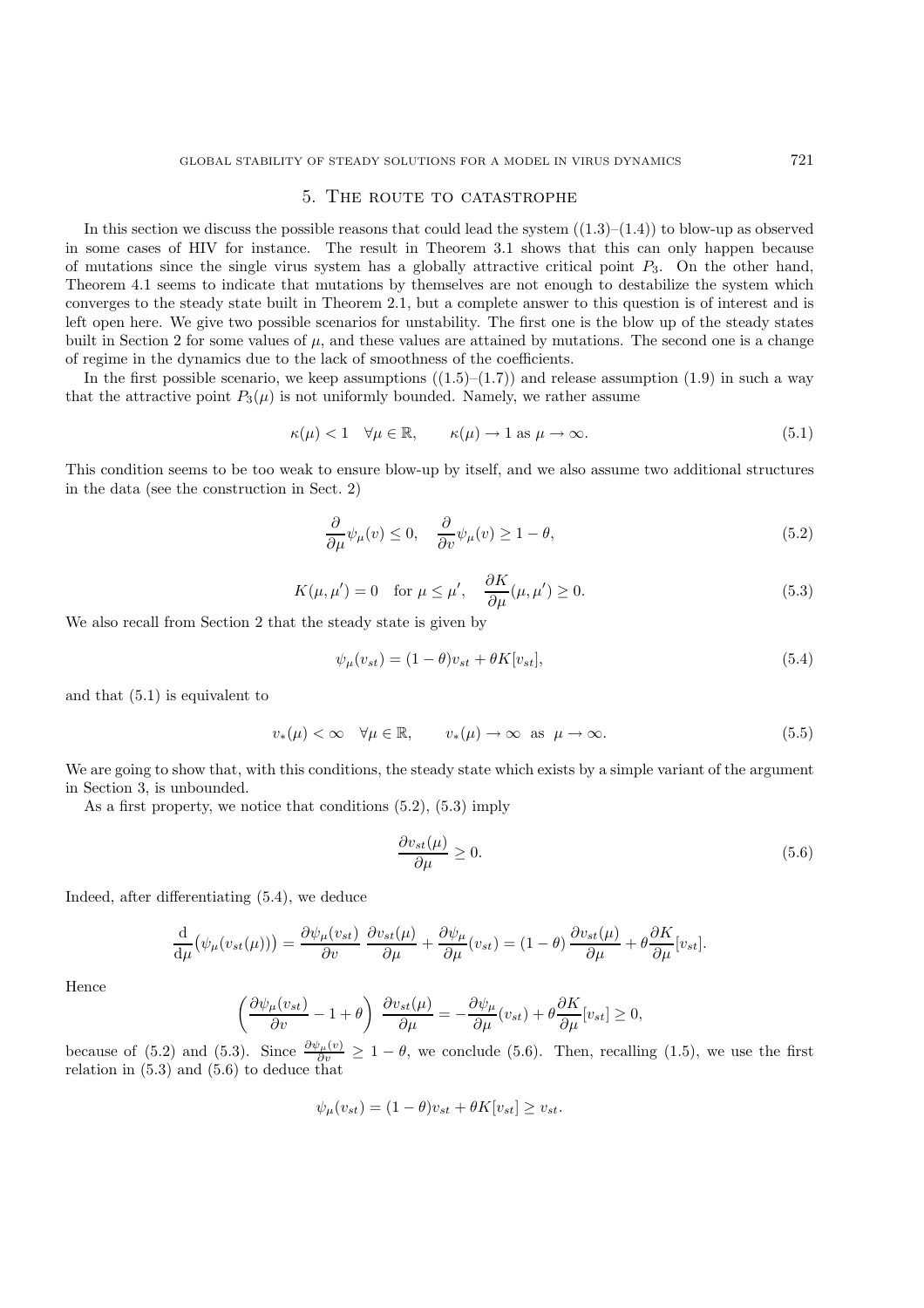

FIGURE 3. Model with mutations. .

The latter implies that

$$
v_{st}(\mu) \ge v_*(\mu) \to \infty \quad \text{as } \mu \to \infty. \tag{5.7}
$$

This statement proves blow-up of steady states under the effect of mutations.

As a second possible scenario, we have investigated the dynamical behavior based on numerical simulations. From various tests, we have obtained blow-up under more general conditions than above, which are compatible with uniformly bounded steady states. In other word, the smallness condition in Theorem 4.1 seems necessary. Here, we illustrate the transition from a regime where mutations occur smoothly and keep virus at a low load, to a regime where mutations induce an oscillatory regime by increasing suddenly the corresponding  $\kappa(u)$ . We have chosen the following values of the various adimensionalized parameters, with 40 discrete values of  $\mu$ , we have initially  $v^0(\mu) = 0$  except the first four for which  $v^0(\mu) = 0.5$ , the leukocytes load is initially chosen at the corresponding steady state ignoring the mutations  $(P_2)$ . Next, the parameters of the leukocytes dynamics are  $\beta = 0.8, \eta = 0.2, \Sigma(u) = \frac{4u}{4+u}$ , so that  $\Sigma(1) = \beta$ . The virus dynamics parameters are  $\sigma = 0.2$  and  $\kappa(\mu) = 0.25(1 + (\mu - 0.5)_+^2)$ . The mutation rate is taken to  $\theta = 10^{-4}$  and we have chosen a kernel K which is rather in the form derived in (1.11) since we choose, at the discrete level  $K[v](\mu) = v(\mu - 1)$  in order to create new virus load gradually. The total loads are presented in Figure 3. A possible interpretation is that, after the initial infection where only few mutants are present, the system reaches an equilibrium state where the total loads increase slowly due to appearance of new mutants. After some time, a significant amount of virus with a higher value of the parameter  $\kappa$  creates an important virus load. This last stage is however partially unrealistic since it does not correspond to a leukocytes load break down which is usually observed.

# 6. Conclusion

We have presented a simple model for immune response which takes into account virus mutations. This system admits a steady state which is unique for small mutation rates. Existence of a solution has been proved, for large times they converge toward the steady state for small perturbations. Several possible scenarios are possible for explaining departure from equilibrium, either by the parameters of the problem which can induce the blow-up of the steady state or by the dynamics itself.